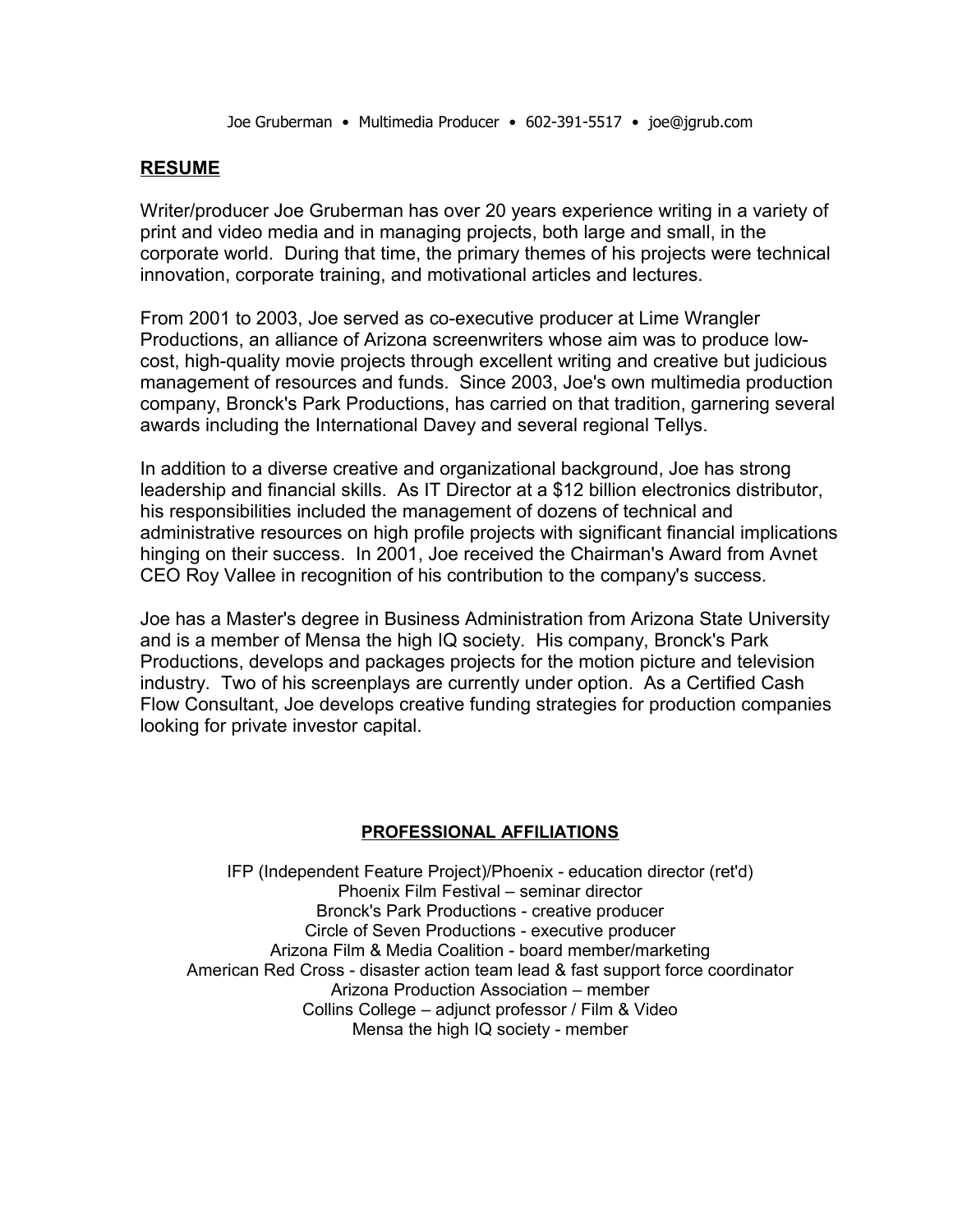### **Film & Video**

| <b>PROJECT NAME</b>             | <b>POSITION</b>            | DIRECTOR/PRODCO                   |
|---------------------------------|----------------------------|-----------------------------------|
| Heaven and Hell (2014)          | producer                   | Webb Pickersgill/                 |
| (development)                   |                            | <b>Bronck's Park Productions</b>  |
| Eleven Eleven (2014)            | producer                   | Chris Redish/                     |
| (post)                          |                            | Luby Lou Life Productions         |
| Penelope Fortesque:             | producer/editor            | Aaron Seever/                     |
| Romance Novelist (2013)         |                            | <b>Aaron Seever Productions</b>   |
| The Sound of Running            | boom operator              | Suzanne Steinberg                 |
| Water (2013)                    |                            |                                   |
| Paolo Soleri: Beyond            | graphics                   | Aimee S. Madsen/                  |
| Form (2013)                     |                            | Eye Am Films                      |
| Kerry and Angie (2012)          | script supervisor          | Amanda Melby                      |
| Method (2011)                   | associate producer         | Rick Gutierrez/                   |
|                                 |                            | <b>Rick Gutierrez Productions</b> |
| Crusader (2011)                 | script supervisor          | Dana Skvarek/                     |
|                                 |                            | <b>Depleting Shadow</b>           |
|                                 |                            | Entertainment                     |
| Small Happys (2010)             | co-executive producer      | Lee Quarrie/                      |
|                                 |                            | <b>Bronck's Park Production</b>   |
| The Graves (2009)               | script supervisor          | Brian Pulido/                     |
|                                 |                            | <b>Mischief Maker Studios</b>     |
| Time and Time Again             | boom operator              | Chris Redish/                     |
| (2009)                          |                            | <b>PIFMG</b>                      |
| Tracing Cowboys (2008)          | co-producer/UPM            | Jason Wulfsohn/                   |
|                                 |                            | <b>Vigilante Films</b>            |
| Fantasy Date (2007)             | camera operator            | Nancy Criss/                      |
|                                 |                            | <b>Nandar Productions</b>         |
| Test Drive (2006)               | 2 <sup>nd</sup> camera     | Ted Herbig /                      |
|                                 |                            | <b>Ad Hoc Productions</b>         |
| Cubicles (2006)                 | producer/director/dp/      | Joe Gruberman/                    |
|                                 | screenwriter/editor        | <b>Bronck's Park Productions</b>  |
| Romey and Jules (2006)          | behind-the-scenes director | Andrew Nelson/                    |
|                                 |                            | <b>Uluru Productions</b>          |
| Chandler Hall (2006)            | associate producer         | Jeremy Pollack /                  |
|                                 |                            | <b>Pollack Productions</b>        |
| Crossing the Line (2005)        | director of photography    | Chris Redish/                     |
| A Pound of Flesh (2005)         | screenwriter               | Dean Ronalds /                    |
|                                 |                            | <b>JuSpan Productions</b>         |
| <b>Burning Leaves (in post-</b> | co-producer/electrician    | Matthew Braman/                   |
| production since 2004)          |                            | <b>Burning Leaves Productions</b> |
| The Banished (2003)             | producer/director/dp/      | Joe Gruberman/                    |
|                                 | screenwriter/editor        | <b>Bronck's Park Productions</b>  |
| 666: The Demon Child            | associate producer/        | Cary Howe/Dark Road               |
| (2003)                          | sound mixer/electrician    | Pictures/                         |
|                                 |                            | <b>CineExcel Productions</b>      |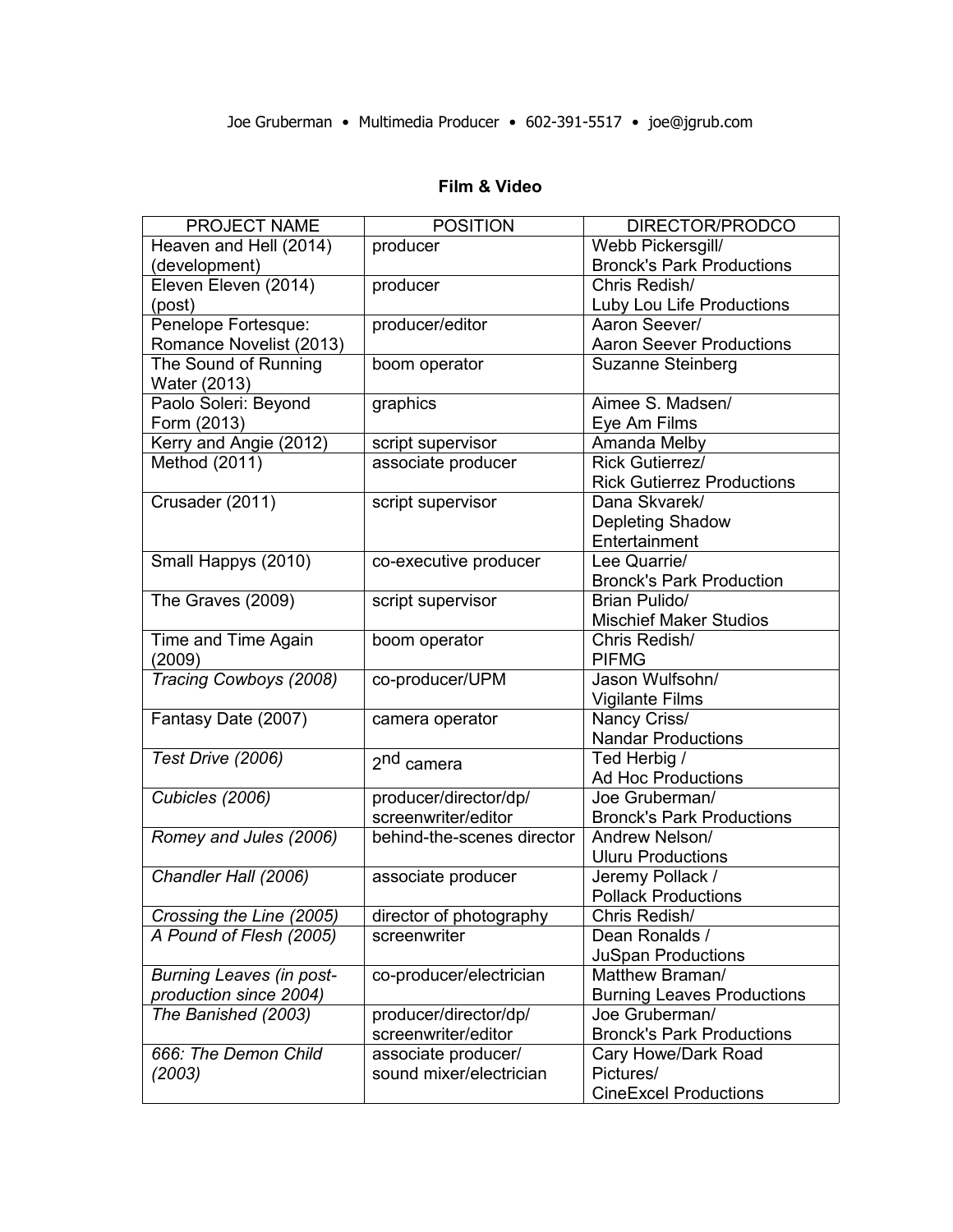| Cookies for Callie (2003) | producer/<br>composer (end theme) | Rosa Linda Román/<br><b>Lime Wrangler Productions</b> |
|---------------------------|-----------------------------------|-------------------------------------------------------|
| The Appearance of a Man   | grip                              | Daniel Pace/Xauara Films                              |
| (2008)                    |                                   |                                                       |
| Strategy (2003)           | screenwriter/script               | <b>Anthony Miles/</b>                                 |
|                           | supervisor                        | 4 <sup>th</sup> Wall Productions                      |
| Jogging Buddies (2003)    | 2 <sup>nd</sup> camera            | Rosa Linda Román/                                     |
|                           |                                   | <b>Coqui! Communications</b>                          |
| The Heartbreaker (2003)   | associate producer/               | Chris Redish/                                         |
|                           | sound mixer                       | Lime Wrangler Productions                             |
| Out West (2002)           | sound mixer                       | Cindy Brown/                                          |
|                           |                                   | <b>Friendly People Pictures</b>                       |
| Rude Awakening (2002)     | screenwriter/producer/            | Ethan Moe/                                            |
|                           | sound mixer                       | Lime Wrangler Productions                             |
| Rosa Peligrosa (2001)     | composer (end theme)/             | Kathleen M. Mullin/                                   |
|                           | electrician                       | <b>Lime Wrangler Productions</b>                      |

*(continued on next page)*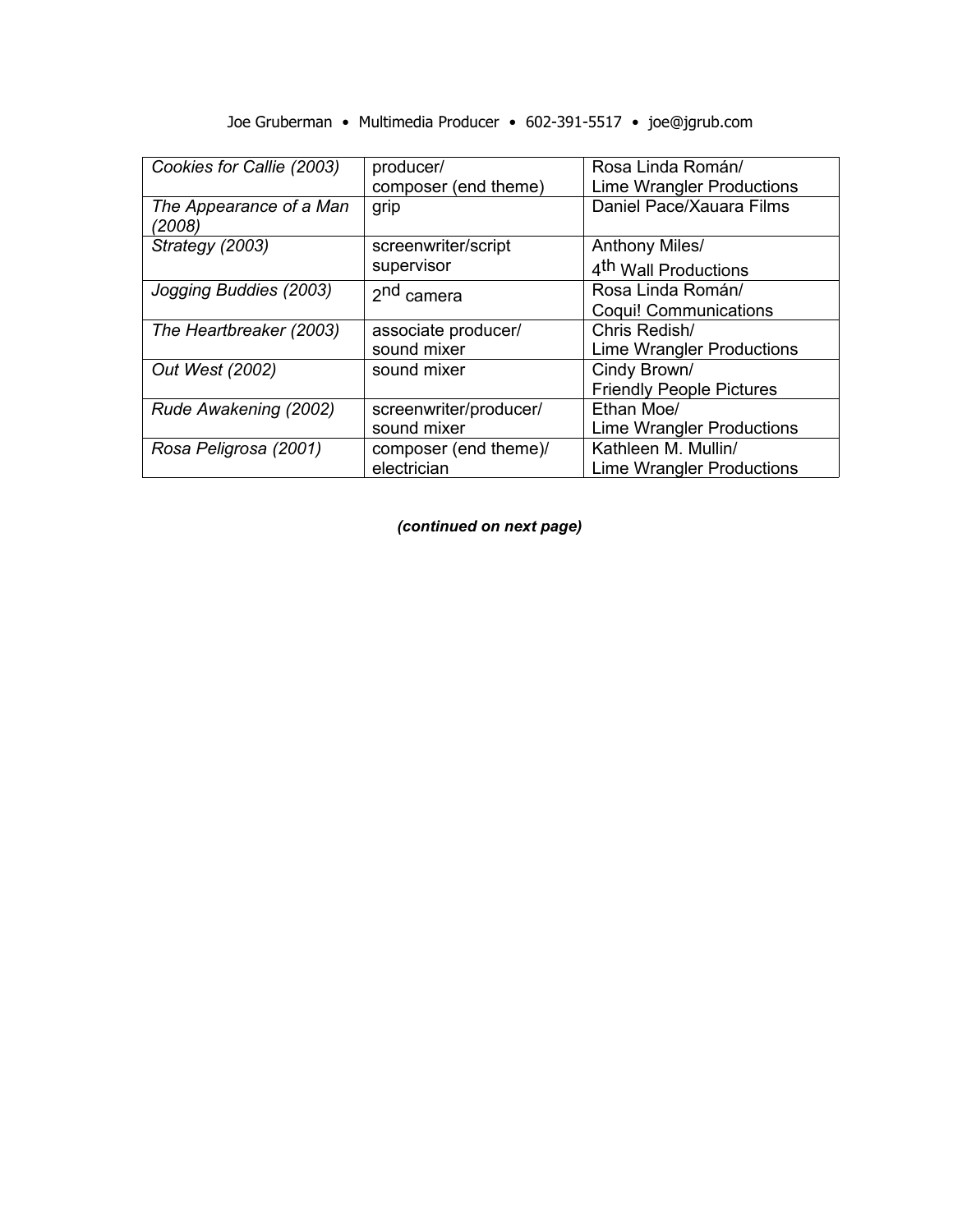# **Commercial/Industrial projects**

| <b>PROJECT NAME</b>                 | <b>POSITION</b>         | DIRECTOR/PRODCO |
|-------------------------------------|-------------------------|-----------------|
| The Vintage Club                    | producer/director/dp/   | Joe Gruberman/  |
|                                     | screenwriter/editor     | Circle of Seven |
|                                     |                         | Productions     |
|                                     | TV/web ads (2014)       |                 |
| <b>Lin Wu Chronicles</b>            | producer/director/dp/   | Joe Gruberman/  |
| The Loner                           | screenwriter/editor     | Circle of Seven |
| <b>Mother of Mercy</b>              |                         | Productions     |
| <b>The Unfinished Song</b>          | TV/web ads (2013)       |                 |
| <b>Betty Crocker's Big Red Book</b> | producer/director/dp/   | Joe Gruberman/  |
| The Gemini Agenda                   | screenwriter/editor     | Circle of Seven |
| <b>Shadows of Kings</b>             |                         | Productions     |
| <b>Father's Day</b>                 | TV/web ads (2012)       |                 |
| Jewish Lives - Emma                 |                         |                 |
| Goldman                             |                         |                 |
| A New New Testament                 |                         |                 |
| <b>Sirens of Paris</b>              |                         |                 |
| Jeremy Nash Chronicles              |                         |                 |
| <b>Ultimate Commercial Lease</b>    |                         |                 |
| <b>Training</b>                     |                         |                 |
| 34 Pieces of You                    |                         |                 |
|                                     |                         |                 |
| Don't Sign That Lease               | producer/director/dp/   | Joe Gruberman/  |
| Secret Legacy                       | screenwriter/editor     | Circle of Seven |
| The Sandalwood Tree                 |                         | Productions     |
| For One More Day                    | TV/web ads (2011)       |                 |
| <b>Buddy's Tail</b>                 |                         |                 |
| If You Give A Girl A Viscount       |                         |                 |
| <b>Writing YA Fiction (for</b>      |                         |                 |
| Dummies)                            |                         |                 |
| <b>Back In Black</b>                | producer/director/dp/   | Joe Gruberman/  |
| The Stranger I Married (redux)      | screenwriter/editor (or | Circle of Seven |
| The Extra: celebrity interview      | editing supervisor)     | Productions     |
| <b>Birmingham Sunday</b>            |                         |                 |
| Who is the Real Darius              | TV/web ads (2010)       |                 |
| Jones?                              |                         |                 |
| <b>Hunting for Hemingway</b>        |                         |                 |
| <b>The Choir Director</b>           |                         |                 |
| <b>Titanic: The Untold story</b>    | producer/director/dp/   | Joe Gruberman/  |
| Forbidden Nights with a             | screenwriter/editor (or | Circle of Seven |
| Vampire                             | editing supervisor)     | Productions     |
| <b>Dark Harvest</b>                 |                         |                 |
| Cyberkill                           | TV/web ads (2009)       |                 |
| <b>Edge of Dawn</b>                 |                         |                 |
| <b>Blue Moon</b>                    |                         |                 |
| A Cadger's Curse                    |                         |                 |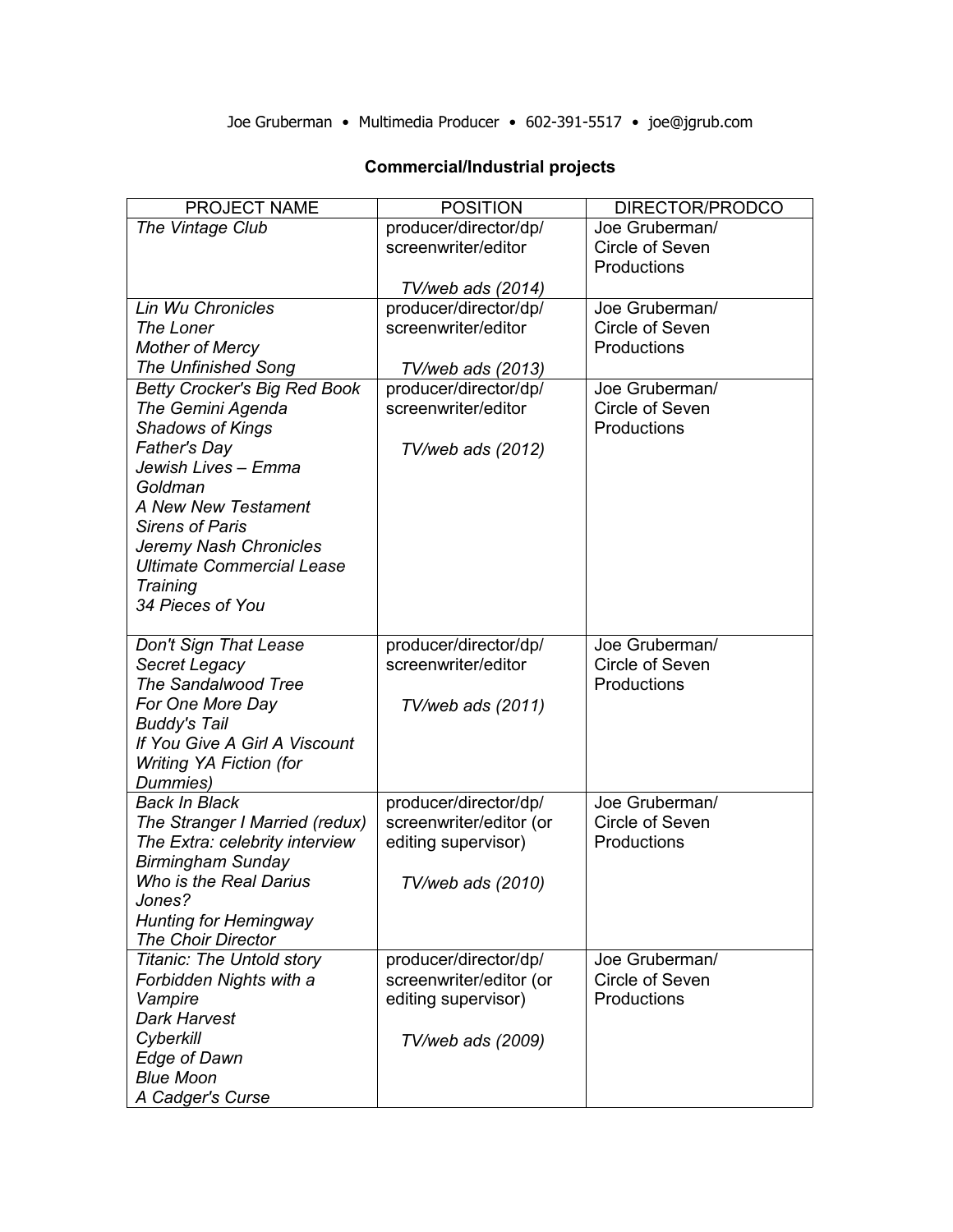| Wish You Were Dead<br><b>Callie's Rules</b> |                         |                          |
|---------------------------------------------|-------------------------|--------------------------|
| <b>Holiday OP</b>                           |                         |                          |
| Double Fantasy                              | producer/director/dp/   | Joe Gruberman/           |
| <b>Lost Souls</b>                           | screenwriter/editor (or | Circle of Seven          |
| <b>Hot and Bothered</b>                     | editing supervisor)     | Productions              |
| Jeremy Nash Chronicles                      |                         |                          |
| In Twilight's Shadows                       | TV/web ads (2008)       |                          |
| My Wicked Enemy                             |                         |                          |
| King of Sword and Sky                       |                         |                          |
| The Shiksa Syndrome                         |                         |                          |
| He Loves Me Hot                             | producer/director/dp/   | Joe Gruberman/           |
| <b>Vampire Huntress</b>                     | screenwriter/editor (or | Circle of Seven          |
| <b>Forbidden Fantasy</b>                    | editing supervisor)     | Productions              |
| Absolute Fear***                            |                         |                          |
| New Moon**                                  | TV/web ads (2007)       |                          |
| <b>Morbid Curiosity</b>                     |                         |                          |
| <b>Darkness Chosen</b>                      |                         |                          |
| <b>Tairen Soul</b>                          |                         |                          |
| It's Not About The Accent                   |                         |                          |
| <b>Scent of Darkness</b>                    |                         |                          |
| <b>UltraViolet</b>                          |                         |                          |
| <b>Touch of Darkness</b>                    |                         |                          |
| <b>Chessie Bligh</b>                        |                         |                          |
| The Burning                                 | producer/director/dp/   | Joe Gruberman/           |
| <b>Franca's Story</b>                       | screenwriter/editor (or | Circle of Seven          |
| A Caribbean Tale                            | editing supervisor)     | Productions              |
| Island Heat**                               |                         |                          |
| Date Me Baby One More                       | TV/web ads (2006)       |                          |
| Time*                                       |                         |                          |
| <b>Too Wicked To Wed</b>                    |                         |                          |
|                                             |                         |                          |
| Trouble in Heels                            |                         |                          |
| <b>The Stranger I Married</b>               |                         |                          |
| <b>Baited</b>                               |                         |                          |
| Must Love Dragons**                         |                         |                          |
| <b>Princesses series</b>                    |                         |                          |
| Tongue in Chic                              |                         |                          |
| Screen Wars TV ad (2005)                    | writer/director         | Amanda Melby (producer)/ |
|                                             |                         | Phoenix Film Project     |
| Satisfied Frog TV ad (2005)                 | writer/director/editor/ | Julie Holman (producer)/ |
|                                             | voice characterization  | Phoenix Film Project     |
| The Ultimatum                               | producer/director/dp/   | Joe Gruberman/           |
| <b>Mordred The Bastard Son</b>              | screenwriter/editor     | Circle of Seven          |
|                                             |                         | Productions              |
|                                             | TV/web ads (2005)       |                          |
|                                             |                         |                          |
| Stayin' Alive w/Rick Schroder               | producer                | Steve Wargo/             |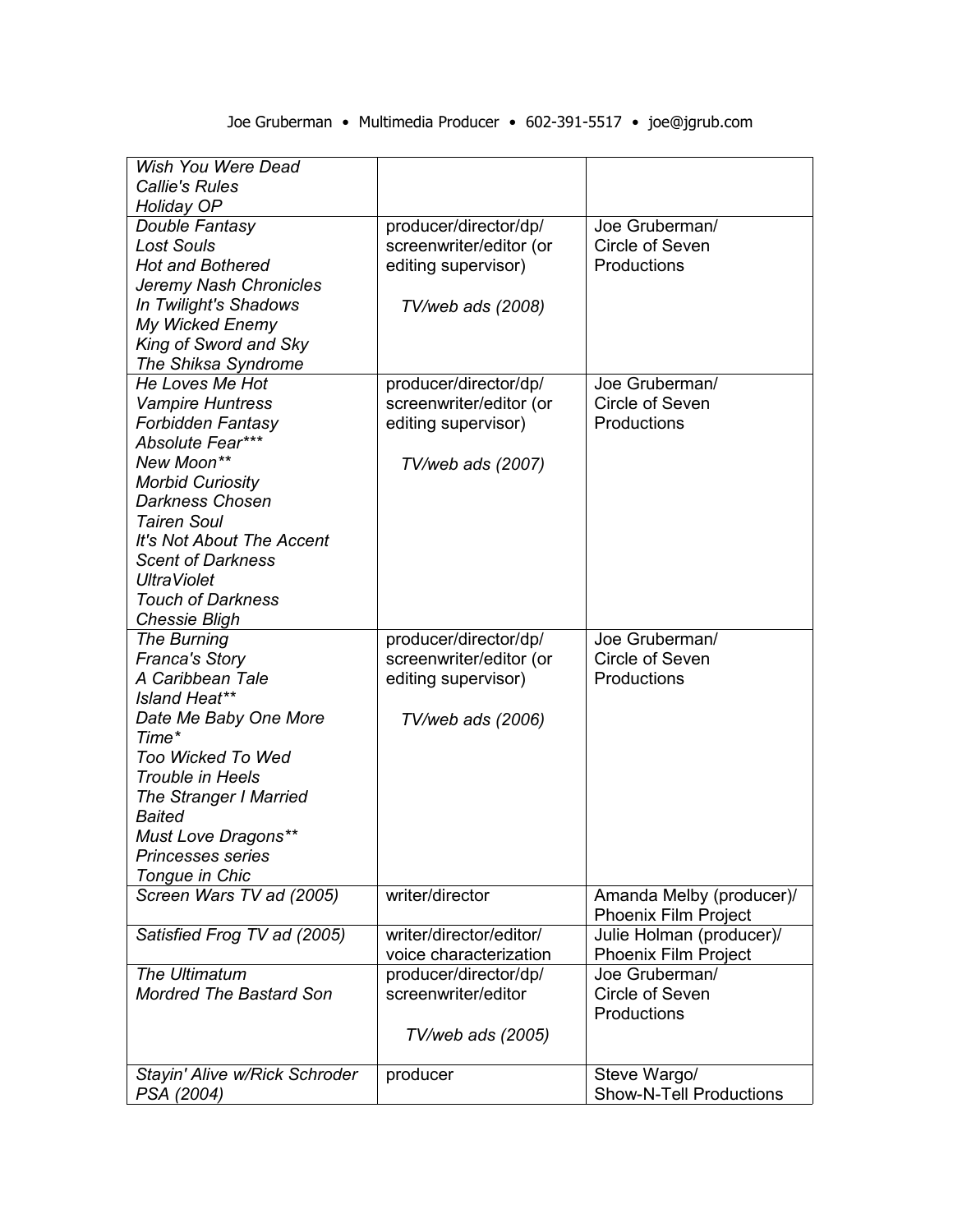| Learning to Drive PSA (2004) | producer/dp            | Chris Redish/                    |
|------------------------------|------------------------|----------------------------------|
|                              |                        | <b>Bronck's Park Productions</b> |
| Taegen PSA (2004)            | producer/director/     | Alexandra Anderson               |
|                              | dp/editor              | prod.                            |
|                              |                        | AZKids2Teens                     |
| <b>Dark Destiny</b>          | producer/director/dp/  | Joe Gruberman/                   |
| TV/web ad (2004)             | screenwriter/editor    | Circle of Seven                  |
|                              |                        | Productions                      |
| CheckSmart TV ad             | sound mixer/           | Frans Stracensky/                |
| $(in$ Spanish $)$ (2003)     | production coordinator | <b>Renaisance Productions</b>    |

\* 2006 International Davey Award winner

\*\* 2007 Telly Award winner

\*\*\* 2007 International Davey Award winner

*(continued on next page)*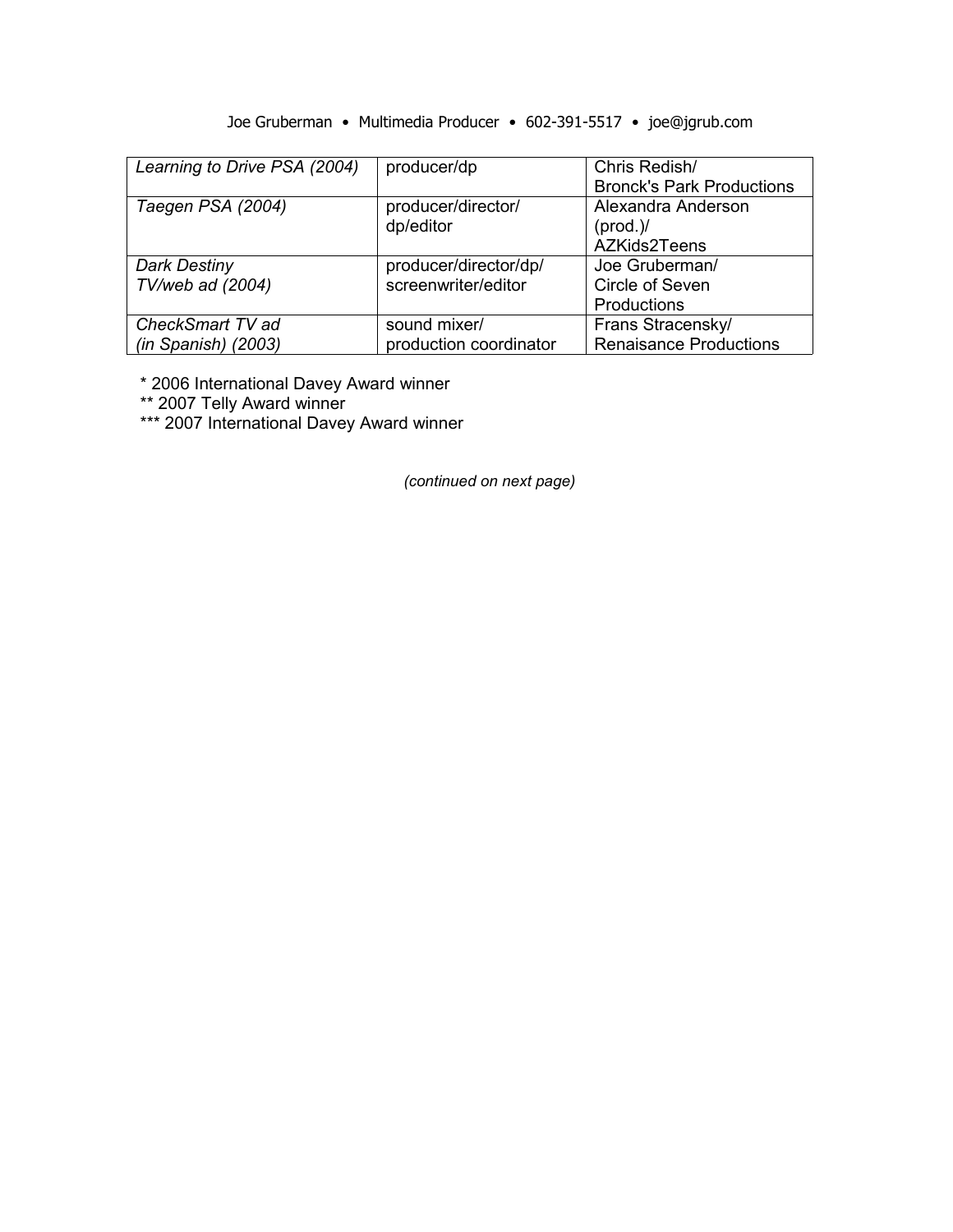# **TV & Live shows**

| PROJECT NAME                                           | <b>POSITION</b>             | DIRECTOR/PRODCO                                                    |
|--------------------------------------------------------|-----------------------------|--------------------------------------------------------------------|
| Screen Wars<br>(TV) (2007)                             | director                    | Amanda Melby (producer)/<br><b>IFP/Project</b>                     |
| Arizona: State of the Arts<br>(in post-production June | writer/producer/director/dp | Joe Gruberman /<br><b>Bronck's Park Productions</b>                |
| 2005)                                                  |                             |                                                                    |
| Screen Wars horror genre<br>(TV) (2005)                | writer                      | Dean Ronalds (producer)/<br>Phoenix Film Project                   |
| Screen Wars drama genre<br>(TV) (2005)                 | writer/producer/director    | Amanda Melby (producer)/<br>Phoenix Film Project                   |
| Screen Wars western                                    | writer/producer             | Paul DeNigris /                                                    |
| genre (TV) (2005)                                      |                             | Phoenix Film Project                                               |
| Screen Wars action genre                               | writer/teleprompter         | Steve Wargo /                                                      |
| (TV) (2005)                                            |                             | Phoenix Film Project                                               |
| <b>Phoenix Film Festival</b>                           | technical operations        | Andy Nelson (tech dir)/                                            |
| (2005)                                                 |                             | <b>Phoenix Film Foundation</b>                                     |
| Screen Wars comedy                                     | sound mixer/electrician     | Dean Ronalds /                                                     |
| genre (TV) (2005)                                      |                             | Phoenix Film Project                                               |
| Elvis and the Legends of                               | field producer/videographer | Chris LaMont/                                                      |
| Rock & Roll (live show)<br>(2004)                      |                             | <b>Breakthrough Productions</b>                                    |
| Courts Gone Wild (live TV)                             | vtr operator                | Chris LaMont/                                                      |
| (2004)                                                 |                             | <b>Breakthrough Productions</b>                                    |
| <b>Phoenix Film Festival</b>                           | technical operations        | Andy Nelson (tech dir)/                                            |
| (2004)                                                 | manager/<br>gaffer          | Phoenix Film Foundation                                            |
| NyCe at the Old                                        | producer/videographer/edit  | Seth Patterson (exec prod)/                                        |
| <b>Brickhouse</b> (live                                | or                          | 245 Management                                                     |
| show/music video) (2004)                               |                             |                                                                    |
| <b>MTV's Scammers (pilot)</b><br>(2004)                | 2 <sup>nd</sup> unit camera | Missy Hughes (producer)/<br><b>Assisted Reality</b><br>Productions |

# **Instructional**

| <b>COURSE TITLE</b>                        | <b>INSTITUTION</b>     |
|--------------------------------------------|------------------------|
| Preproduction                              | <b>Collins College</b> |
| Screenwriting                              | <b>Collins College</b> |
| <b>Studio Production Techniques</b>        | <b>Collins College</b> |
| <b>Field Production II</b>                 | <b>Collins College</b> |
| Special Topics in Audio (Production Audio) | <b>Collins College</b> |
| <b>Advanced Film Techniques</b>            | <b>Collins College</b> |
| <b>Advanced Production Techniques</b>      | <b>Collins College</b> |